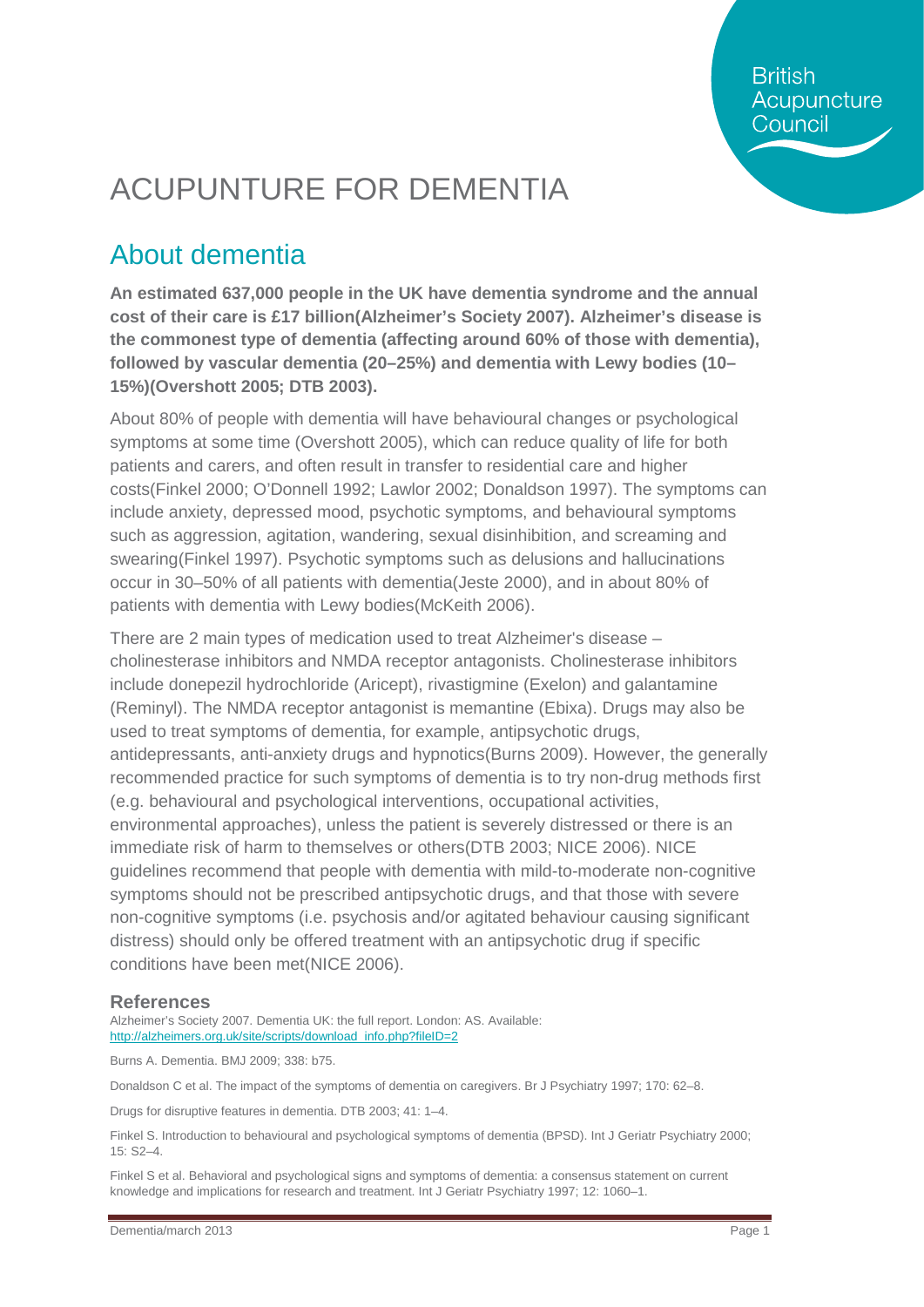Jeste DV, Finkel SI. Psychosis of Alzheimer's disease and related dementias: diagnostic criteria for a distinct syndrome. Am J Geriatr Psychiatry 2000; 8: 29–34.

Lawlor B. Managing behavioural and psychological symptoms in dementia. Br J Psychiatry 2002; 181: 463–5.

McKeith I. Dementia with Lewy bodies. In: Agronin ME, Maletta GJ (Eds). Principles and Practice of Geriatric Psychiatry. Philadelphia: Lippincott Williams and Wilkins, 2006.

NICE 2006. Dementia: supporting people with dementia and their carers in health and social care. NICE clinical guideline 42 [online]. Available[: http://www.nice.org.uk/guidance/CG42](http://www.nice.org.uk/guidance/CG42)

O'Donnell BF et al. Incontinence and troublesome behaviours predict institutionalisation in dementia. J Geriatr Psychiatry Neurol 1992; 5: 45–52.

Overshott R, Burns A. Treatment of dementia. J Neurol Neurosurg Psych 2005; 76 (suppl V): v53–9.

#### How acupuncture can help

This factsheet focuses on the evidence for acupuncture in dementia. One systematic review found that the evidence available for acupuncture does not demonstrate effectiveness in Alzheimer's disease (Lee 2009),although only three randomised controlled trials (RCTs) were located for this. By contrast, a review for dementia in general found 22 RCTs, which demonstrated a significant positive advantage for acupuncture over control groups (Gu 2008). Since most of the trials were for vascular dementia, it's notable that a Cochrane review one year earlier had found no suitable RCTs at all for this condition (Peng 2007)

There have been several randomised controlled trials published since these systematic reviews, all with promising results. All are for vascular dementia (not Alzheimers) and all are from China. All of them compared acupuncture to medication; two also used a combined acupuncture plus medication group. In five trials, acupuncture was significantly better than medication (Zhang 2011, Chen 2011, Wang 2010, Zhang 2008, Liu 2008b) and in three it was similar in effect (Zhao 2009, Chen 2009, Liu 2008a). Various different acupuncture treatment modalities were used: manual needling (Zhang 2011, Liu 2008a), electroacupuncture (Zhao 2009, Zhang 2008, Liu 2008b), moxibustion (Chen 2011, Wang 2010) and ear taping/pressing (Chen 2009). Most studies used recognised outcomes measures relevant to dementia and some also investigated possible biochemical mechanisms (see below).

Despite this, there is certainly a need for larger, better quality trials, preferably from a wider range of countries.

In general, acupuncture is believed to stimulate the nervous system and cause the release of neurochemical messenger molecules. The resulting biochemical changes influence the body's homeostatic mechanisms, thus promoting physical and emotional well-being.

Research has shown that acupuncture treatment may specifically help in dementia by:

- regulating neuropeptide substances (somatostatin and arginine vasopressin) relevant to learning and memory (Chen 2011; Wang 2010);
- reducing the levels of 8-OHdG (Shi 2012) and decreasing lipid peroxidation in the brain (Zhu 2010; Yang 2007), suggesting that acupuncture helps to prevent oxidative damage;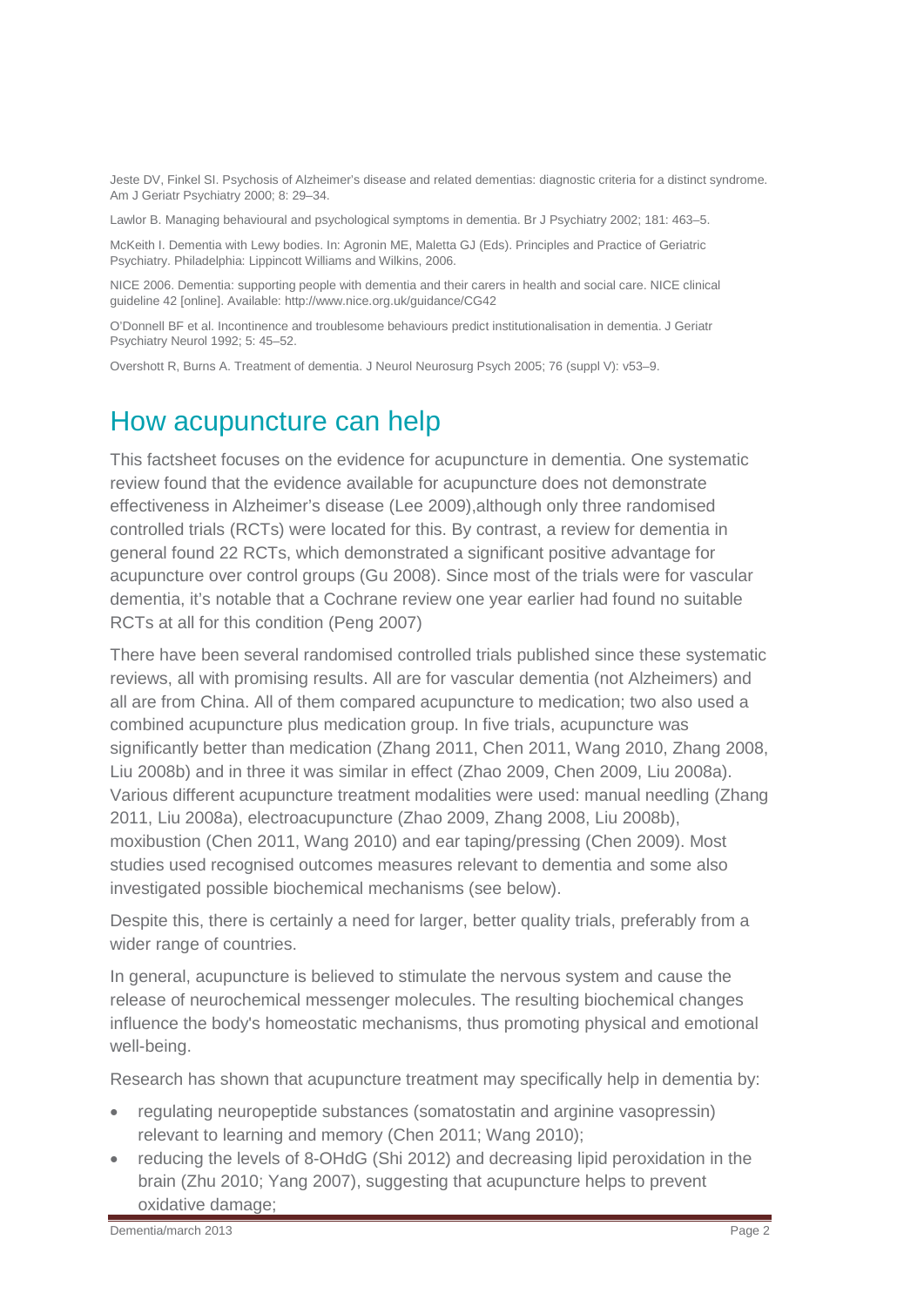- activating certain cognitive-related regions in the brain(Wang 2012);
- decreasing the overproduction of nitric oxide and strengthening the ability to eliminate free radicals (He 2012);
- decreasing cholinergic neuron damage and reducing the abnormal activation and hyperplasia of astrocytes (Miao 2009);
- decreasing the number of activated glial cells so as to protect the neurons (Zhu 2009);
- lowering acetylcholinesterase activity (Yang 2007):
- suppressing vascular dementia-induced increase of interleukin-1beta and tumor necrosis factor-alpha levels in the hippocampus (Li 2007);
- improving glucose metabolism in the bilateral frontal lobes, bilateral thalamus, temporal lobe and lentiform nucleus (Chen 2006);
- acting on areas of the brain known to reduce sensitivity to pain and stress, as well as promoting relaxation and deactivating the 'analytical' brain, which is responsible for anxiety and worry (Hui 2010; Hui 2009);
- increasing the release of adenosine, which has antinociceptive properties (Goldman 2010).

## About traditional acupuncture

Acupuncture is a tried and tested system of traditional medicine, which has been used in China and other eastern cultures for thousands of years to restore, promote and maintain good health. Its benefits are now widely acknowledged all over the world, and in the past decade traditional acupuncture has begun to feature more prominently in mainstream healthcare in the UK. In conjunction with needling, the practitioner may use techniques such as moxibustion, cupping, massage or electro-acupuncture. They may also suggest dietary or lifestyle changes.

Traditional acupuncture takes a holistic approach to health and regards illness as a sign that the body is out of balance. The exact pattern and degree of imbalance is unique to each individual. The traditional acupuncturist's skill lies in identifying the precise nature of the underlying disharmony and selecting the most effective treatment. The choice of acupuncture points will be specific to each patient's needs. Traditional acupuncture can also be used as a preventive measure to strengthen the constitution and promote general wellbeing.

An increasing weight of evidence from Western scientific research (see overleaf) is demonstrating the effectiveness of acupuncture for treating a wide variety of conditions. From a biomedical viewpoint, acupuncture is believed to stimulate the nervous system, influencing the production of the body's communication substances - hormones and neurotransmitters. The resulting biochemical changes activate the body's selfregulating homeostatic systems, stimulating its natural healing abilities and promoting physical and emotional wellbeing.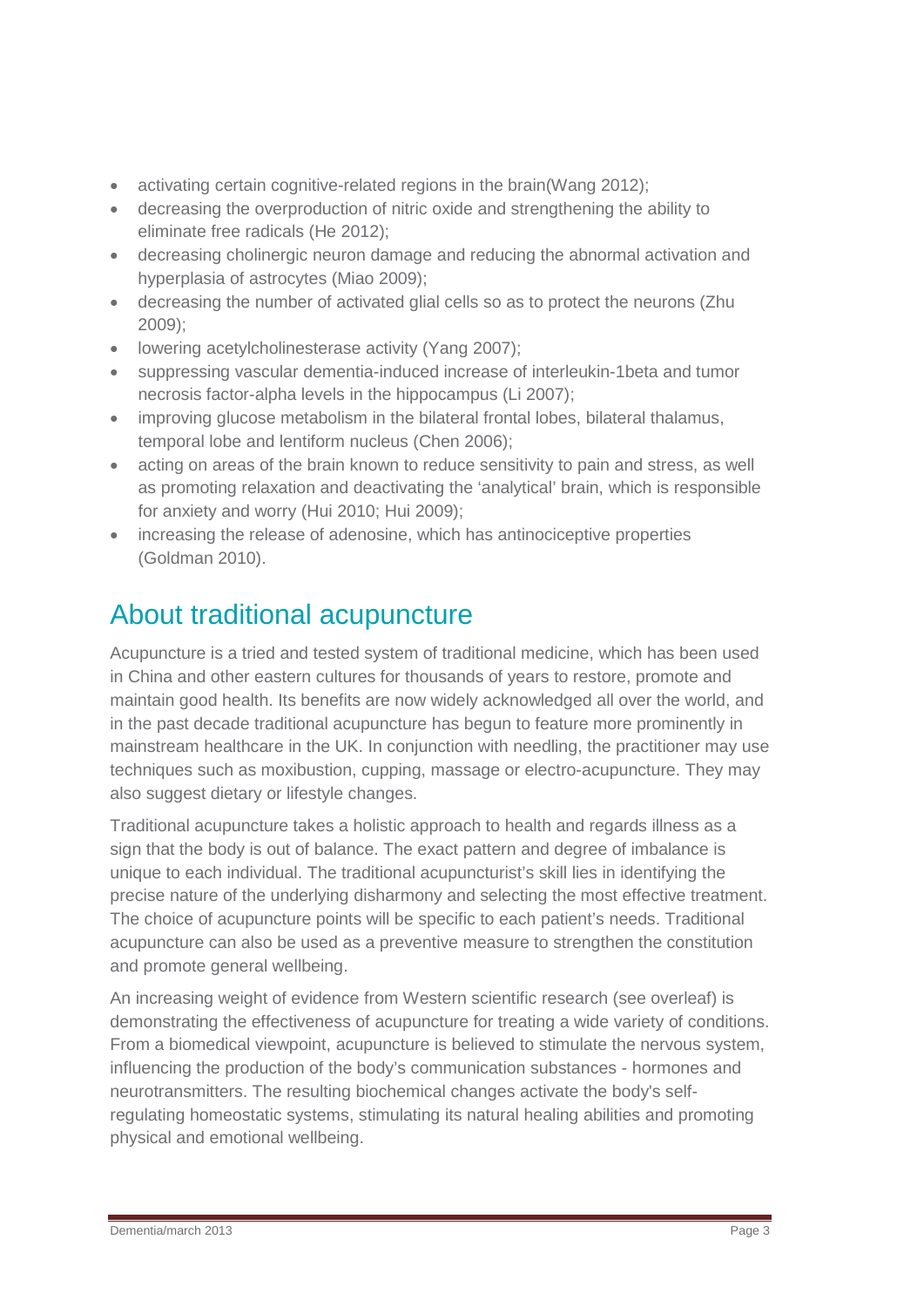### About the British Acupuncture Council

With over 3000 members, the British Acupuncture Council (BAcC) is the UK's largest professional body for traditional acupuncturists. Membership of the BAcC guarantees excellence in training, safe practice and professional conduct. To find a qualified traditional acupuncturist, contact the BAcC on 020 8735 0400 or visit [www.acupuncture.org.uk](http://www.acupuncture.org.uk/)

## ACUPUNCTURE FOR DEMENTIA

### The evidence

| <b>Research</b>                                                                                                                                | <b>Conclusion</b>                                                                                                                                                                                                                                                                                                                                                                                                                                                                                                                                                                                                                                                                                                                                                                                                                                                                                                                    |
|------------------------------------------------------------------------------------------------------------------------------------------------|--------------------------------------------------------------------------------------------------------------------------------------------------------------------------------------------------------------------------------------------------------------------------------------------------------------------------------------------------------------------------------------------------------------------------------------------------------------------------------------------------------------------------------------------------------------------------------------------------------------------------------------------------------------------------------------------------------------------------------------------------------------------------------------------------------------------------------------------------------------------------------------------------------------------------------------|
| <b>Systematic reviews</b>                                                                                                                      |                                                                                                                                                                                                                                                                                                                                                                                                                                                                                                                                                                                                                                                                                                                                                                                                                                                                                                                                      |
| Lee MS et al. Acupuncture for<br>Alzheimer's disease: a systematic<br>review. Int J Clin Pract. 2009; 63(6):<br>874-9.                         | A systematic review that assessed the clinical evidence for or<br>against acupuncture as a treatment for Alzheimer's disease. Three<br>randomised controlled trials were included. 2 of which assessed<br>the effectiveness of acupuncture on cognitive function compared<br>with drug therapy. Their results suggested no significant effect in<br>favour of acupuncture (weight mean difference [WMDs] -0.55;<br>p=0.15). Two of the trials tested acupuncture for activities of daily<br>living; 1 found favourable effects of drug therapy compared with<br>acupuncture while the other did not. The meta-analysis of these<br>data showed significant effects of drug therapy compared with<br>acupuncture (n=72, WMD, -1.29; p<0.001). The reviewers<br>concluded that, even though the number of studies is small, the<br>existing evidence does not demonstrate the effectiveness of<br>acupuncture for Alzheimer's disease. |
| Guo XX et al. Meta-analysis on<br>acupuncture for treatment of<br>dementia. [Article in Chinese]<br>Zhongguo Zhen Jiu. 2008; 28(2): 140-<br>4. | A meta-analysis that assessed the therapeutic effects of<br>acupuncture on dementia. It included 22 randomised controlled<br>trials, pooling data from 19 of them. The total odds ratio in favour<br>of acupuncture was 3.72. The results showed that the curative<br>effect of acupuncture was better than that of the control<br>(p<0.00001). The reviewers concluded that acupuncture therapy is<br>effective in dementia, but that more and better quality studies are<br>needed to confirm this.                                                                                                                                                                                                                                                                                                                                                                                                                                |
| Peng WN et al. Acupuncture for<br>vascular dementia. Cochrane<br>Database Syst Rev. 2007 Apr<br>18;(2):CD004987.                               | A Cochrane systematic review that found more than 105 studies of<br>acupuncture for treating vascular dementia. However, while benefit<br>was reported in up to 70-91% of the treatment groups it the<br>studies, none of them was of sufficient quality to be useable in the<br>Cochrane review. According to the reviewers, in the absence of<br>any suitable randomised placebo-controlled trials in this area, they<br>were unable to perform a meta-analysis. They concluded that the<br>effectiveness of acupuncture for vascular dementia is uncertain;                                                                                                                                                                                                                                                                                                                                                                       |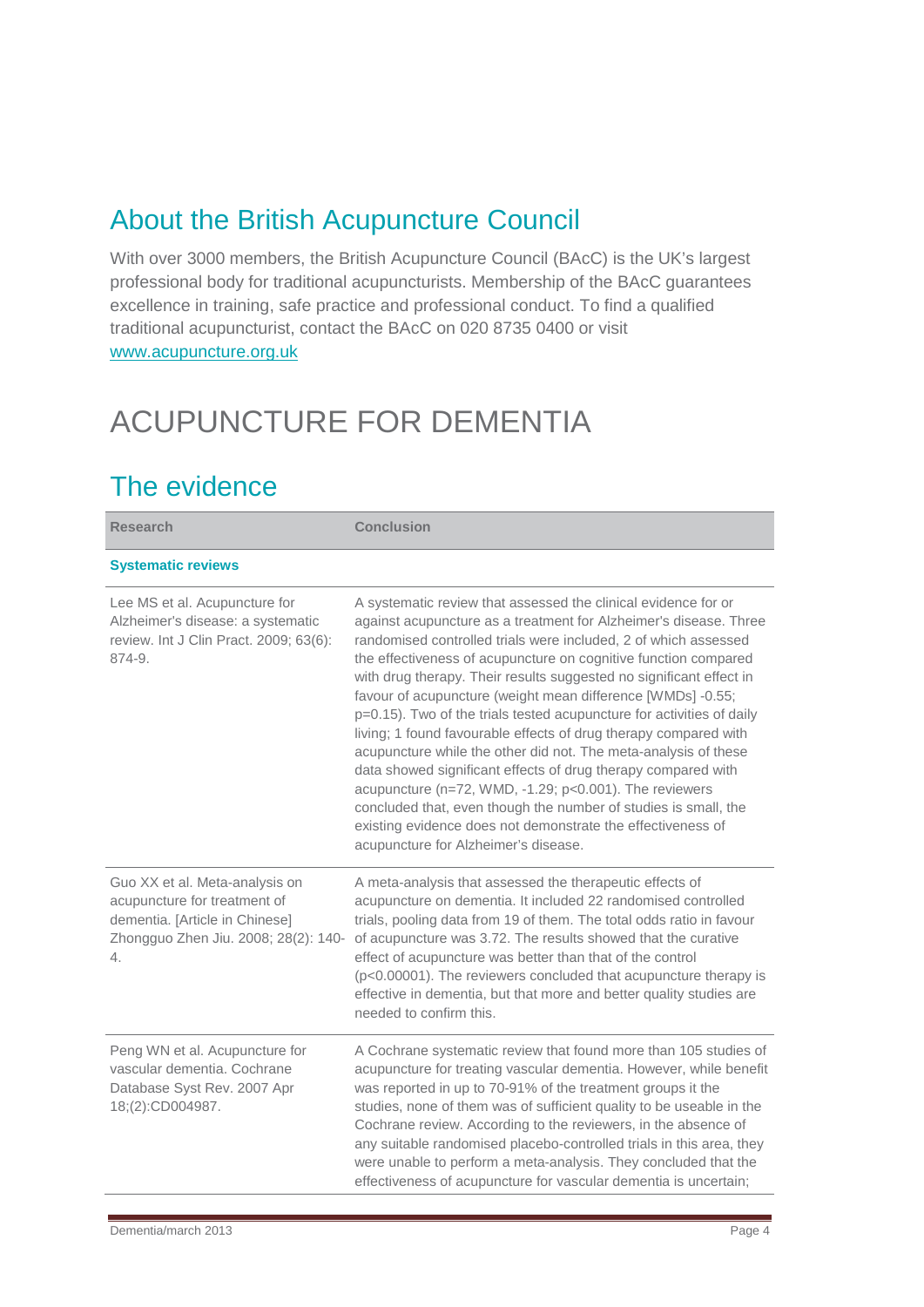|                                                                                                                                                                                                                                                                                               | there are no RCTs and high quality trials are few.                                                                                                                                                                                                                                                                                                                                                                                                                                                                                                                                                                                                                                                                                                                                                                                                                                                                                                                                                                                                                                                                                                                                    |
|-----------------------------------------------------------------------------------------------------------------------------------------------------------------------------------------------------------------------------------------------------------------------------------------------|---------------------------------------------------------------------------------------------------------------------------------------------------------------------------------------------------------------------------------------------------------------------------------------------------------------------------------------------------------------------------------------------------------------------------------------------------------------------------------------------------------------------------------------------------------------------------------------------------------------------------------------------------------------------------------------------------------------------------------------------------------------------------------------------------------------------------------------------------------------------------------------------------------------------------------------------------------------------------------------------------------------------------------------------------------------------------------------------------------------------------------------------------------------------------------------|
| <b>Randomised controlled trials</b>                                                                                                                                                                                                                                                           |                                                                                                                                                                                                                                                                                                                                                                                                                                                                                                                                                                                                                                                                                                                                                                                                                                                                                                                                                                                                                                                                                                                                                                                       |
| Zhang R et al. A clinical research on<br>treating vascular dementia with<br>nourishing kidney and brain<br>acupuncture. International Journal of<br>Clinical Acupuncture 2011; 20(2): 65-<br>8.                                                                                               | A randomised controlled trial that looked at the clinical efficacy of<br>treating vascular dementia with acupuncture. Sixty patients were<br>allocated to acupuncture or medication (almitrine). The overall<br>clinical effective rate was 83.3% for acupuncture, which is<br>significantly better than the control group. ( $p < 0.05$ ) The<br>researchers concluded that acupuncture has a significant effect in<br>patients with vascular dementia, decreasing the patient's dementia<br>and the degree of neurological impairment, and improving the<br>quality of their lives significantly.                                                                                                                                                                                                                                                                                                                                                                                                                                                                                                                                                                                   |
| Chen H et al. Impacts of moxibustion<br>on vascular dementia and<br>neuropeptide substance content in<br>cerebral spinal fluid. [Article in<br>Chinese]. Zhongguo Zhen Jiu. 2011;<br>$31(1): 19-22.$                                                                                          | A randomised controlled trial that looked at the effects of<br>moxibustion therapy compared with medication (piracetam) on the<br>improvements of clinical symptom scale score and neuropeptides<br>related to learning and memory in 87 patients vascular dementia.<br>The total effective rate was greater with moxibustion (81.4%) than<br>piracetam (63.6%; p<0.01). The scores in Hasegawa's Dementia<br>Scale (HDS), Mini Mental Status Examination (MMSE) and Activity<br>of Daily Living Scale (ADLS) after treatment were all improved<br>compared with those before treatment in both groups (p<0.05,<br>p<0.01). The improvements in MMSE and ADLS scores were<br>better with moxibustion that with piracetam (both p<0.05). After<br>treatment, somatostatin and arginine vasopressin content in<br>cerebral spinal fluid increased remarkably as compared with those<br>before treatment in both groups (all p<0.01), and more so with<br>moxibustion ( $p<0.05$ , $P < 0.01$ ). The researchers concluded that<br>moxibustion therapy is superior to piracetam in symptom scores or<br>in the regulation of neuropeptide substances relevant to learning<br>and memory. |
| Wang P et al. Effects of moxibustion<br>at head-points on levels of<br>somatostatin and arginine<br>vasopressin from cerebrospinal fluid<br>in patients with vascular dementia: a<br>randomized controlled trial. [Article in<br>Chinese]. Zhong Xi Yi Jie He Xue<br>Bao. 2010; 8(7): 636-40. | A randomised controlled trial that compared the clinical efficacy of<br>moxibustion with medication (piracetam) in 65 patients with<br>vascular dementia, and that assessed assess its effects on<br>memory-related neuropeptides. Total response rate was<br>significantly higher in the moxibustion group than in the piracetam<br>group (p<0.01). There were significant differences in the HDS,<br>MMSE and ADLS scores before and after treatment in both groups<br>(p<0.05, p<0.01), and more so with moxibustion (p<0.05, p<0.01).<br>The levels of the learning and memory-related neuropeptides from<br>cerebrospinal fluid, somatostatin and arginine vasopressin after<br>treatment were higher than those before treatment in both groups<br>$(p<0.01)$ , and more so with moxibustion $(p<0.01)$ . The researchers<br>concluded that moxibustion is effective in improving the clinical<br>symptom scores and regulating the levels of neuropeptides<br>associated with learning and memory in patients with vascular<br>dementia.                                                                                                                                       |
| Zhao L et al. Electroacupuncture on<br>the head points for improving gnosia<br>in patients with vascular dementia. J<br>Tradit Chin Med. 2009; 29(1): 29-34.                                                                                                                                  | A randomised controlled trial that investigated the clinical effects of<br>electroacupuncture (EA) on head points for improving gnosia in 90<br>patients with vascular dementia. Patients were randomly divided<br>into a drug group (nimodipine), an EA group and an EA plus drug<br>group. Gnosia improved after treatment in all the 3 groups with no                                                                                                                                                                                                                                                                                                                                                                                                                                                                                                                                                                                                                                                                                                                                                                                                                              |

i.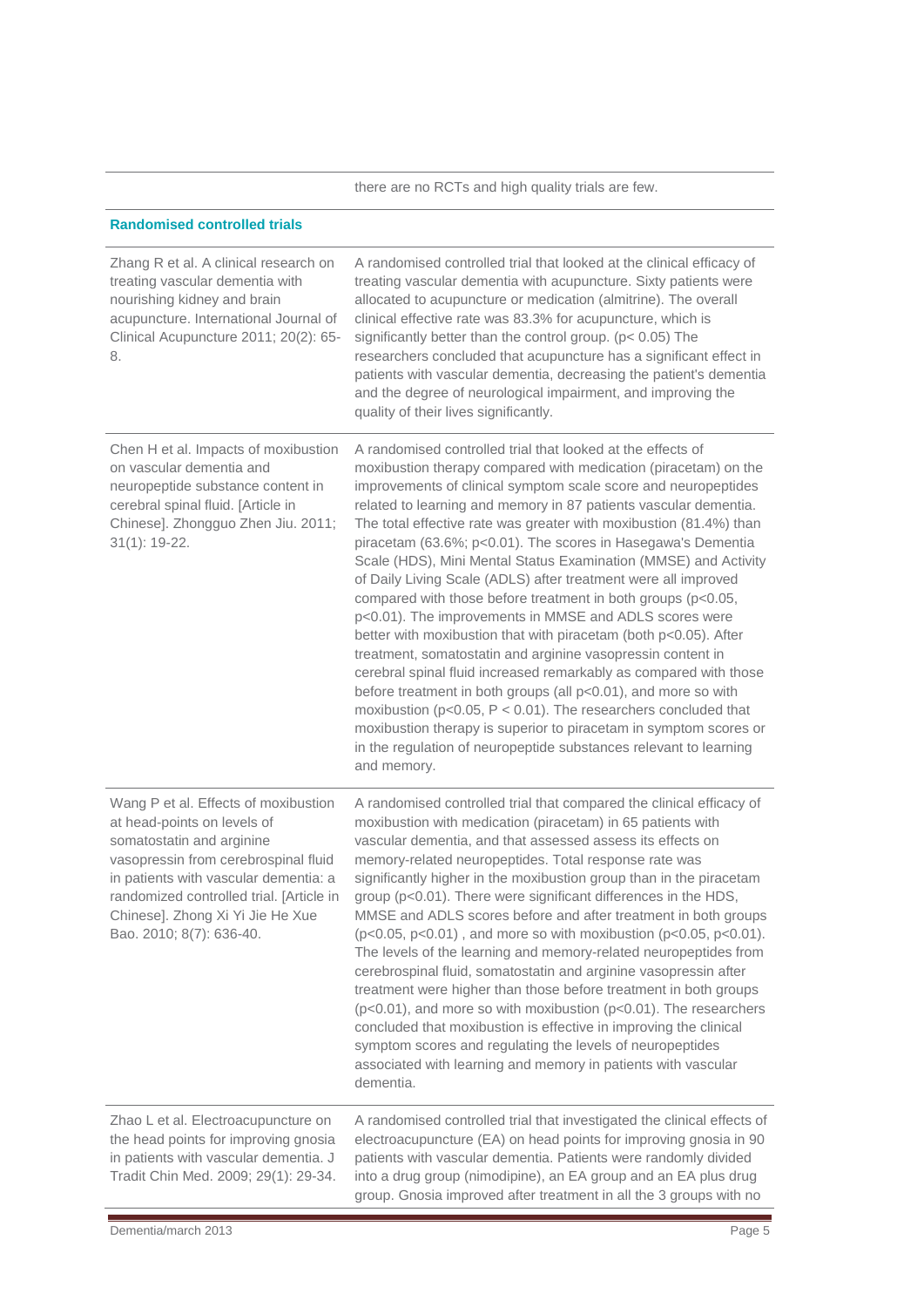|                                                                                                                                                                                                                                                           | significant difference between them. The researcher concluded<br>that EA, drug treatment and a combination of both can all improve<br>gnosia, reduce psychological stress, strengthen attention and<br>shorten the time to recognition.                                                                                                                                                                                                                                                                                                                                                                                                                                                                                                                                                                                                                                                                                                              |
|-----------------------------------------------------------------------------------------------------------------------------------------------------------------------------------------------------------------------------------------------------------|------------------------------------------------------------------------------------------------------------------------------------------------------------------------------------------------------------------------------------------------------------------------------------------------------------------------------------------------------------------------------------------------------------------------------------------------------------------------------------------------------------------------------------------------------------------------------------------------------------------------------------------------------------------------------------------------------------------------------------------------------------------------------------------------------------------------------------------------------------------------------------------------------------------------------------------------------|
| Chen Q et al. Controlled study of<br>auricular point taping and pressing<br>therapy for treatment of vascular<br>dementia. [Article in Chinese]<br>Zhongguo Zhen Jiu. 2009; 29(2): 95-<br>7.                                                              | A randomised controlled trial that compared auricular point taping<br>and pressing with medication (nimodipine) in 180 patients with<br>vascular dementia. The scores of MMSE and ADL had improved in<br>both groups after treatment (both p<0.01), with no difference<br>between them (both p>0.05). In the auricular point taping and<br>pressing group, 2 patients withdrew from the study because an<br>allergic reaction to adhesive plasters caused severe itching. In the<br>nimodipine group, one patient had mild dizziness and another had<br>diarrhoea. The researchers concluded that auricular point taping<br>and pressing, and nimodipine have a similar beneficial therapeutic<br>effect on vascular dementia.                                                                                                                                                                                                                       |
| Zhang H et al. Clinically multi-central<br>randomized controlled study on scalp<br>electroacupuncture for treatment of<br>vascular dementia. Zhongguo Zhen<br>Jiu. 2008; 28(11): 783-7.                                                                   | A randomised controlled trial that compared electroacupuncture<br>(EA) with medication (nimodipine), and with EA plus nimodipine in<br>270 patients with vascular dementia. The total effective rate for<br>cognition improvement was 86.6% in the EA plus nimodipine<br>group, 82.0% in the EA alone group and 43.2% in the nimodipine<br>alone group. Their total effective rates for improvement of ability of<br>daily life were 59.8%, 65.4% and 32.1% respectively. Scores for<br>mini-mental state scale, ability of daily life-rating scale and P300<br>examination indicated that there were significant differences in the<br>EA plus nimodipine group and the EA alone group compared with<br>the nimodipine alone group (p<0.01). The researchers concluded<br>that EA and EA plus nimodipine both have a better therapeutic<br>effect in improvement of recognition function and the ability of life<br>activity than nimodipine alone. |
| Liu YC et al. Therapeutic effects of<br>scalp-acupuncture in patients with<br>vascular dementia induced by<br>cerebral infarction: a randomized<br>controlled trial. [Article in Chinese]<br>Zhongguo Zhong Xi Yi Jie He Za Zhi.<br>2008a; 28(8): 689-93. | A randomised controlled trial that compared acupuncture with<br>medication in 108 patients with vascular dementia. The scores of<br>MMSE, Blesse Dementia Scale (BDS), HDS and ADL significantly<br>improved in both groups before and after (p<0.05), with no<br>difference between the groups. There was also no difference in the<br>total effectiveness between the two groups (p>0.05). The<br>researchers concluded that acupuncture therapy could improve the<br>clinical intelligence of patient with vascular dementia.                                                                                                                                                                                                                                                                                                                                                                                                                     |
| Liu ZB et al. Clinical investigation on<br>electroacupuncture treatment of<br>vascular dementia with "Xiusanzhen".<br>Zhen Ci Yan Jiu. 2008b; 33(2): 131-4.                                                                                               | A randomised controlled trial that compared electroacupuncture<br>(EA) with medication (almitrine) in 60 patients with vascular<br>dementia. After the treatment, the total effective rates of<br>acupuncture and medication groups were 80.0% and 73.3%<br>respectively (p<0.05). After treatment, the HDS and MMSE scores<br>had increased and the Functional Activities Questionnaire (FAQ)<br>scores had decreased in both groups (p<0.01), with the difference<br>in scores being better with EA (p<0.05). The researchers<br>concluded that acupuncture is an effective treatment for vascular<br>dementia.                                                                                                                                                                                                                                                                                                                                    |

#### **Other clinical studies**

Shi GX et al. Influence of acupuncture A human study that tested the effects of acupuncture in vascular

Ē,

t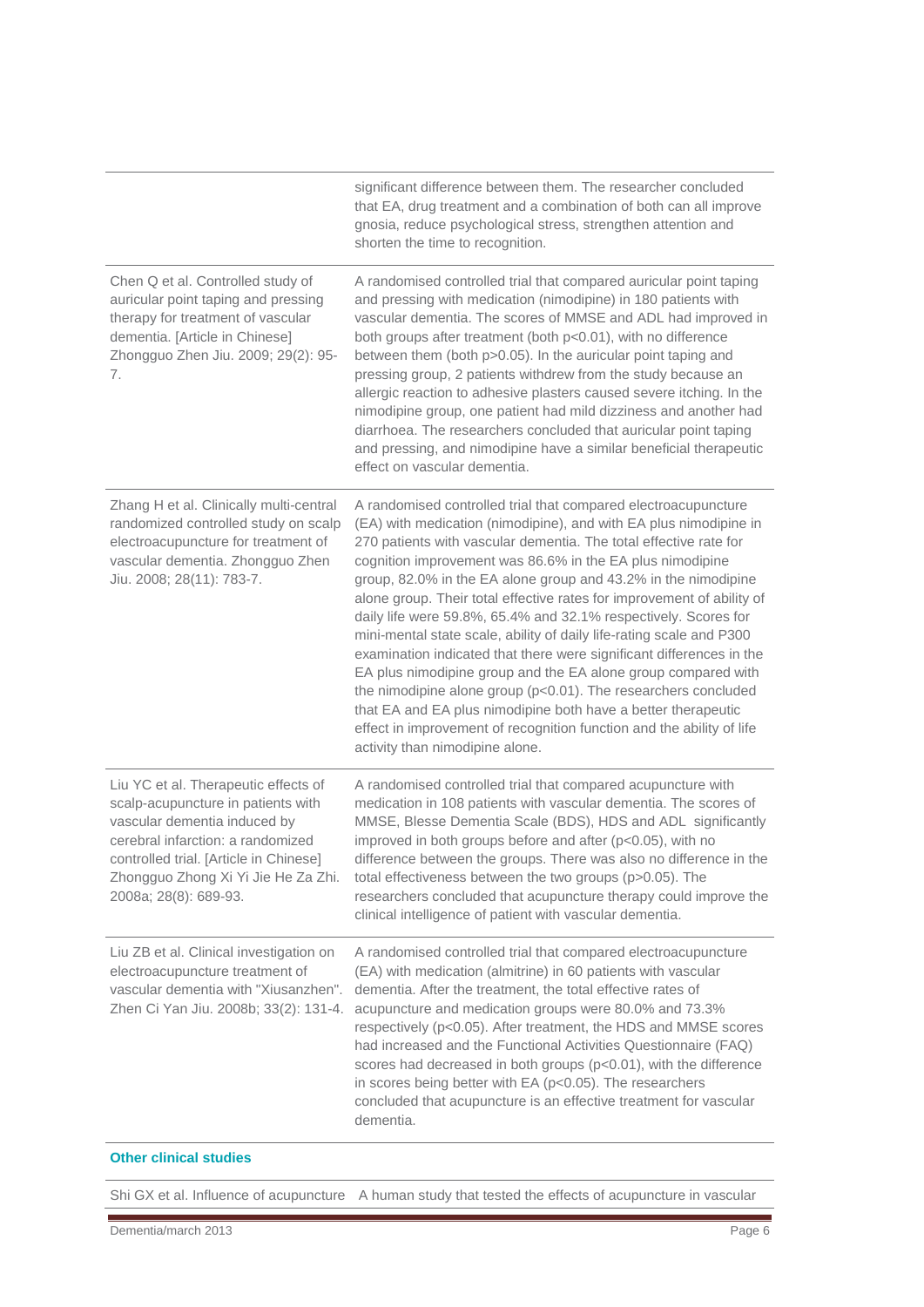| on cognitive function and markers of<br>oxidative DNA damage in patients<br>with vascular dementia. J Tradit Chin<br>Med 2012; 32(2): 199-202.                         | dementia by assessing the cognitive function and a marker of<br>oxidative DNA damage in 16 patients before and after treatment.<br>The Folstein mini-mental state examination-revised and the<br>dementia quality of life questionnaire scores were higher after<br>acupuncture than before (p<0.05), while there were no obvious<br>differences in the activities of daily living or scale for the<br>differentiation of syndromes of vascular dementia scores (p>0.05).<br>In addition, the urine concentration of 8-hydroxy-2'-<br>deoxyguanosine (8-OHdG) - a marker of oxidative damage - was<br>quantified with enzyme-linked immunosorbent assay. Levels<br>significantly decreased after acupuncture (p<0.05). The<br>researchers concluded that acupuncture reduces the levels of 8-<br>OHdG and improves cognitive function and quality of life in<br>patients with vascular, suggesting that acupuncture is beneficial at<br>least in part by preventing oxidative damage. |
|------------------------------------------------------------------------------------------------------------------------------------------------------------------------|---------------------------------------------------------------------------------------------------------------------------------------------------------------------------------------------------------------------------------------------------------------------------------------------------------------------------------------------------------------------------------------------------------------------------------------------------------------------------------------------------------------------------------------------------------------------------------------------------------------------------------------------------------------------------------------------------------------------------------------------------------------------------------------------------------------------------------------------------------------------------------------------------------------------------------------------------------------------------------------|
| Zhu H et al. Influence of acupuncture<br>on isoprostane in patients with<br>Alzheimer's disease. [Article in<br>Chinese]. Zhongguo Zhen Jiu. 2010;<br>$30(1)$ : 18-21. | A study that explored the mechanism and clinical therapeutic<br>effects of acupuncture in 20 patients with Alzheimer's disease.<br>After treatment, the effective rate was 90.0%. The score of<br>Alzheimer's Disease Assessment Scale-Cognitive Section was<br>35.70 before treatment and 31.45 after treatment (p<0. 001). The<br>concentrations of 8-IPF2alpha in cerebrospinal fluid, blood and<br>urine were all significantly decreased after treatment (all p<0.001).<br>The researchers concluded that acupuncture can improve the<br>cognitive ability of patients with Alzheimer's disease and its<br>possible mechanism may be relative to the decrease in lipid<br>peroxidation in the brain.                                                                                                                                                                                                                                                                             |
| <b>Possible mechanisms of acupuncture</b>                                                                                                                              |                                                                                                                                                                                                                                                                                                                                                                                                                                                                                                                                                                                                                                                                                                                                                                                                                                                                                                                                                                                       |
| Wang Z et al. Effect of acupuncture in<br>mild cognitive impairment and<br>Alzheimer disease: a functional MRI<br>study. PLoS One. 2012;7(8):e42730.                   | A study that aimed to clarify the mechanisms of acupuncture in<br>treating mild cognitive impairment and Alzheimer disease by using<br>functional MRI in 36 right-handed people (8 with mild cognitive<br>impairment, 14 with Alzheimer's disease and 14 healthy older<br>people). The researchers found that acupuncture at 2 acupoints -<br>Tai chong (Liv3) and Hegu (LI4) - can activate certain cognitive-<br>related regions in the brains of patients with mild cognitive<br>impairment or with Alzheimer's disease.                                                                                                                                                                                                                                                                                                                                                                                                                                                           |
| He F. Influences of electro-                                                                                                                                           |                                                                                                                                                                                                                                                                                                                                                                                                                                                                                                                                                                                                                                                                                                                                                                                                                                                                                                                                                                                       |
| acupuncture at related jing-well points<br>in rats with vascular dementia. J<br>Tradit Chin Med. 2012 Jun;32(2):238-<br>42.                                            | A study in rats that found electroacupuncture may improve<br>memory impairment in rats with vascular dementia by decreasing<br>the overproduction of nitric oxide and strengthening the ability of<br>eliminating free radicals.                                                                                                                                                                                                                                                                                                                                                                                                                                                                                                                                                                                                                                                                                                                                                      |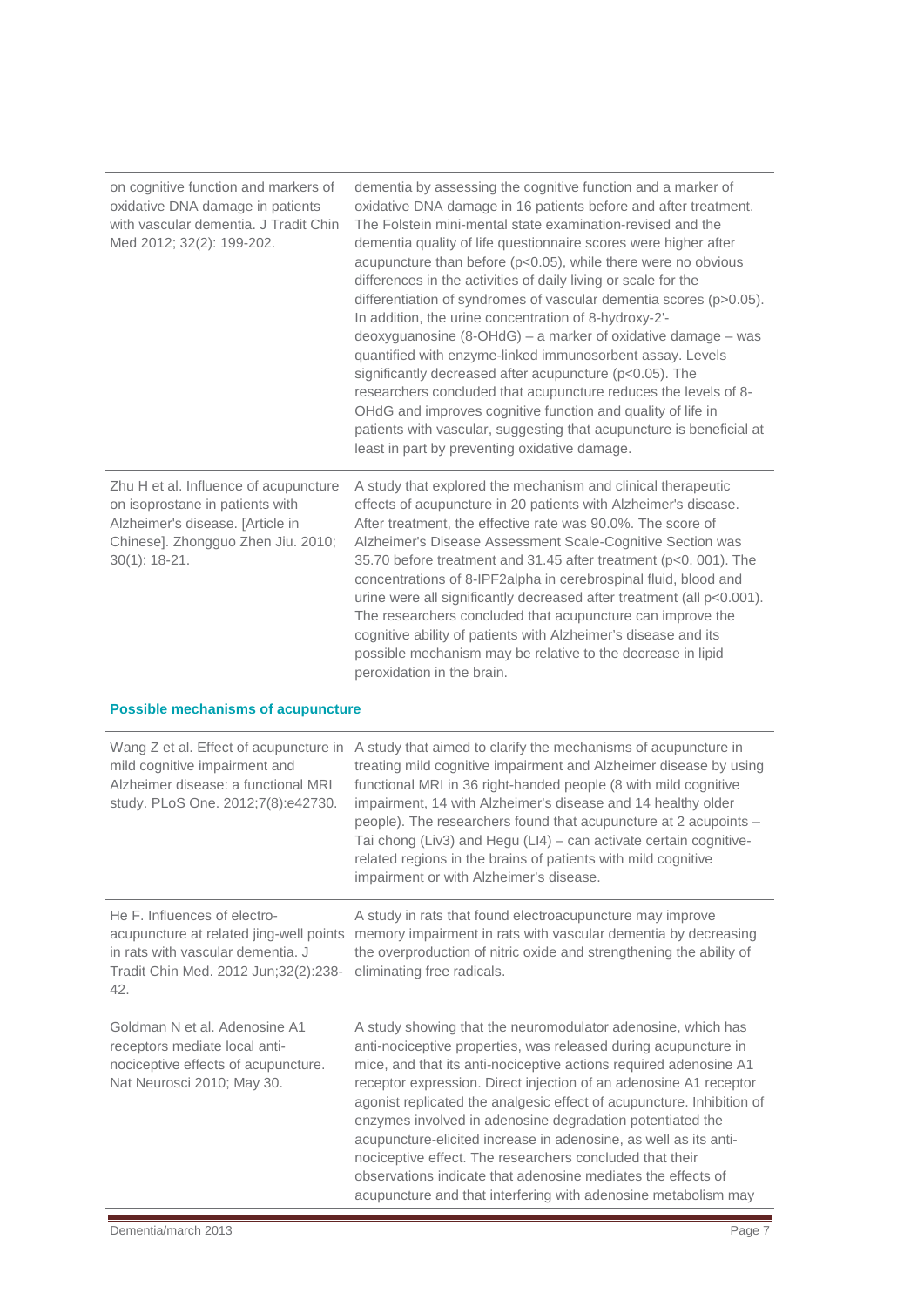|                                                                                                                                                                                                                                 | prolong the clinical benefit of acupuncture.                                                                                                                                                                                                                                                                                                                                                                                                                                                                                                                                                                                                                                                                                                                                                                                                                                                                                                                                                                                                                                                                                |
|---------------------------------------------------------------------------------------------------------------------------------------------------------------------------------------------------------------------------------|-----------------------------------------------------------------------------------------------------------------------------------------------------------------------------------------------------------------------------------------------------------------------------------------------------------------------------------------------------------------------------------------------------------------------------------------------------------------------------------------------------------------------------------------------------------------------------------------------------------------------------------------------------------------------------------------------------------------------------------------------------------------------------------------------------------------------------------------------------------------------------------------------------------------------------------------------------------------------------------------------------------------------------------------------------------------------------------------------------------------------------|
| Hui KK et al. Acupuncture, the limbic<br>system, and the anticorrelated<br>networks of the brain. Auton Neurosci<br>2010; 157: 81-90.                                                                                           | Studies have shown that acupuncture stimulation, when<br>associated with sensations comprising deqi, evokes deactivation of<br>a limbic-paralimbic-neocortical network, as well as activation of<br>somatosensory brain regions. These networks closely match the<br>default mode network and the anti-correlated task-positive<br>network. The effect of acupuncture on the brain is integrated at<br>multiple levels, down to the brainstem and cerebellum and appears<br>to go beyond either simple placebo or somatosensory needling<br>effects. Needling needs to be done carefully, as very strong or<br>painful sensations can attenuate or even reverse the desired<br>effects. Their results suggest that acupuncture mobilises the<br>functionally anti-correlated networks of the brain to mediate its<br>actions, and that the effect is dependent on the psychophysical<br>response. They discuss potential clinical application to disease<br>states including chronic pain, major depression, schizophrenia,<br>autism, and Alzheimer's disease.                                                             |
| Hui K.K.-S. The salient characteristics<br>of the central effects of acupuncture<br>needling: limbic-paralimbic-<br>neocortical network modulation.<br>Human Brain Mapping 2009; 30:<br>1196-206.                               | This study assessed the results of fMRI on 10 healthy adults<br>during manual acupuncture at 3 acupuncture points and a sham<br>point on the dorsum of the foot. Although certain differences were<br>seen between real and sham points, the hemodynamic and<br>psychophysical responses were generally similar for all 4 points.<br>Acupuncture produced extensive deactivation of the limbic-<br>paralimbic-neocortical system. Clusters of deactivated regions<br>were seen in the medial prefrontal cortex, the temporal lobe and<br>the posterior medial cortex. The sensorimotor cortices, thalamus<br>and occasional paralimbic structures such as the insula and<br>anterior middle cingulate cortex showed activation. The<br>researchers concluded that their results provided additional<br>evidence that acupuncture modulates the limbic-paralimbic-<br>neocortical network. They hypothesised that acupuncture may<br>mediate its analgesic, anti-anxiety, and other therapeutic effects<br>via this intrinsic neural circuit that plays a central role in the<br>affective and cognitive dimensions of pain. |
| Miao T et al. Effects of auricular<br>acupuncture on the memory and the<br>expression of ChAT and GFAP in<br>model rats with Alzheimer's disease.<br>[Article in Chinese] Zhongguo Zhen<br>Jiu. 2009; 29(10): 827-32.           | A study in rats that found auricular acupuncture can improve the<br>learning and memory capability of rats with Alzheimer's disease,<br>and that the mechanism might be related to decreasing cholinergic<br>neuron damage and reducing the abnormal activation and<br>hyperplasia of astrocytes.                                                                                                                                                                                                                                                                                                                                                                                                                                                                                                                                                                                                                                                                                                                                                                                                                           |
| Zhu SX, Sun GJ. Effects of<br>electroacupuncture on learning and<br>memory ability and glial cells of the<br>hippocampus in the rat of Alzheimer<br>disease. [Article in Chinese]<br>Zhongguo Zhen Jiu. 2009; 29(2): 133-<br>6. | A study in rats that found electroacupuncture treatment can<br>decrease the number of activated glial cells so as to protect the<br>neurons, improving the learning and memory ability in rats with<br>Alzheimer's dementia.                                                                                                                                                                                                                                                                                                                                                                                                                                                                                                                                                                                                                                                                                                                                                                                                                                                                                                |
| Yang XB et al Effect of warmth-                                                                                                                                                                                                 | A study in rats that found needling with moxibustion helps to                                                                                                                                                                                                                                                                                                                                                                                                                                                                                                                                                                                                                                                                                                                                                                                                                                                                                                                                                                                                                                                               |

Yang XB et al. Effect of warmthpromotion needling on cerebral SOD,

MDA and AChE in vascular dementia activity in rats with vascular dementia, which may contribute to its A study in rats that found needling with moxibustion helps to reduce lipid peroxidation injury and lowers acetylcholinesterase

i.